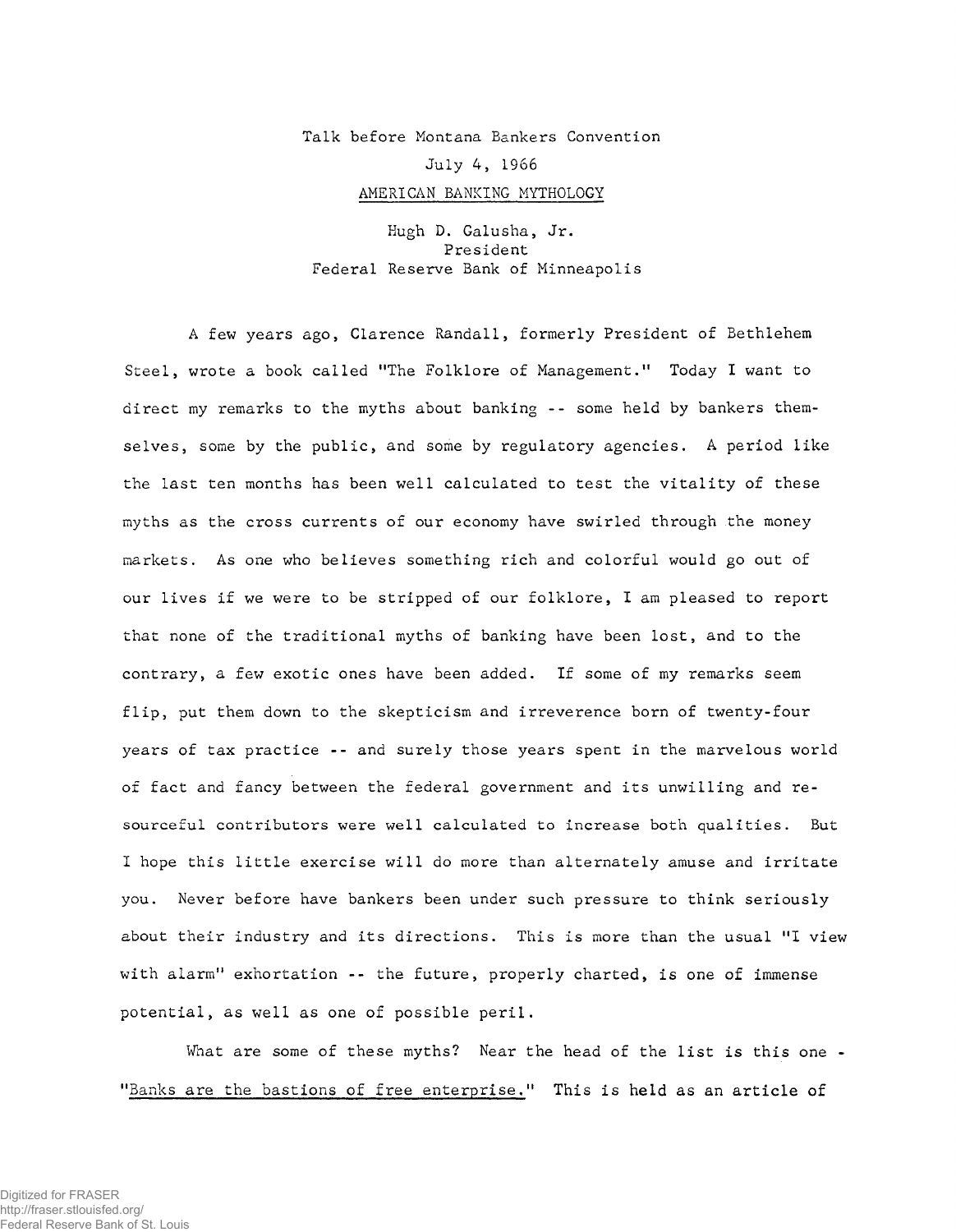faith by most bankers, a few of those in regulatory agencies, and almost none of the public. It has many of its finest supporters in some of the banks located in the one-bank towns, with their strongest expression reserved for the hearing on another charter applied for by a would-be competitor. Anything which would disturb the even tenor of the local scene is fiercely rejected. It is kind of an upside down Alice in Wonderland world inhabited by these people, where monopoly becomes free enterprise; competition a socialistic device; and the relentless evolution of banking, like that all industry is undergoing at the hands of the computer programmer, a repudiation of the American way of. life.

Attached to this myth is the one that the "community really wants a locally owned bank." The velocity of savings accounts and customers in this period of rate wars should have done much to dispel this illusion. In a discussion of this point a few months ago in Minneapolis, one corporate treasurer confided in me that he was loyal to his bank - as long as the spread did not get any wider than an eighth. In those cities in the district where it may be a little more trouble to hunt up the better rates, the loyalty factor may widen to a half. But money rates and service capabilities have two-way loyalties -- failure to keep even with competition is a defection from your customers, a breach of loyalty on your part your customers will punish by withdrawal.

And the banker himself - given an opportunity to sell out at \$300 per share, or \$400 per share, the sale understandably takes place at \$400 per share. I say "understandably" - unless the buyer happens to be a holding company or a banker from another town, in which case comprehension goes out the window. In that case, there are those local elements - usually in the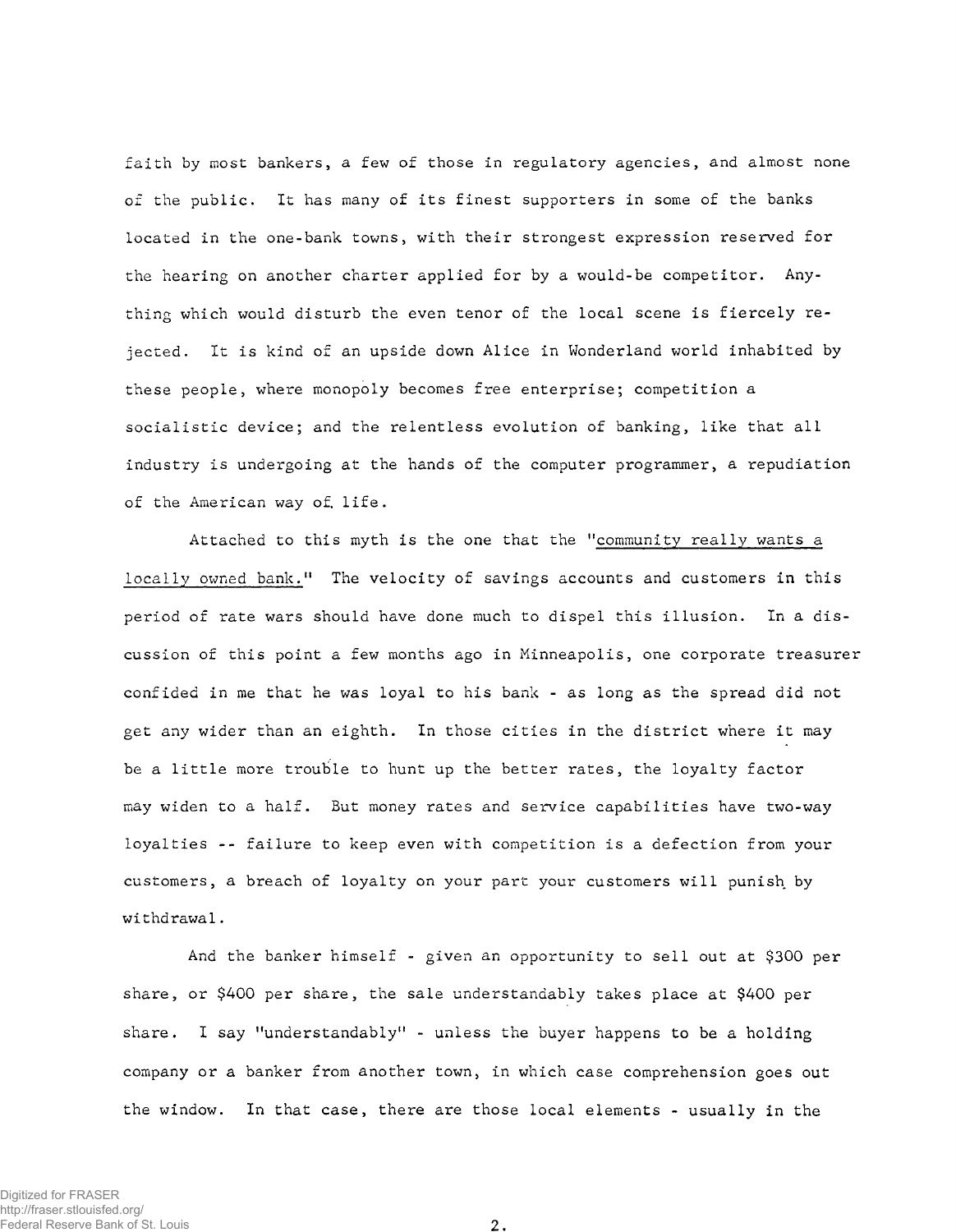competing bank or savings and loan - who can be heard to lament that "old Bill" really turned his back on the town. When this happens I remember the time a certain area of the state woke up one day to find the third generation rancher in their midst who had tried for a year to sell his ranch locally, had sold his ranch to the Hutterites at just twice the highest price he had been offered by neighbors. Every hand was raised against him for having taken the highest price offered - unfortunately he had wisely removed himself from the area, and making the highest profit legally possible is not yet an extradictable offense.

But there is the converse of these two myths. Banking is a public utility, a stable conservative industry, headed by statesmen, and with an assured profit. This is believed by many people in regulatory agencies, a substantial part of the public, some Congressmen, and a few bankers. When all hell broke loose last winter following the discount and Regulation Q changes, there was consternation among these believers at the unbridled enthusiasm with which bankers started to compete with everyone in sight each other, savings and loans - every savings institution became fair game. I am not sure who in the financial sector profited, but there is no doubt that this was a windfall for the advertising media not seen since the Clark-Daly fight in Montana, and the criticism is still resounding in the public forum. And why? For doing what comes naturally? Once the Fed had removed the artificial restraint in money markets, or to use Chairman Martin's favorite analogy, once the boulders had been removed from the stream of money and credit, new natural levels of equilibrium were sought by normal market processes. That this equilibrium has not been found - or that some of those in the regulatory agencies and the industry have been caught in the deluge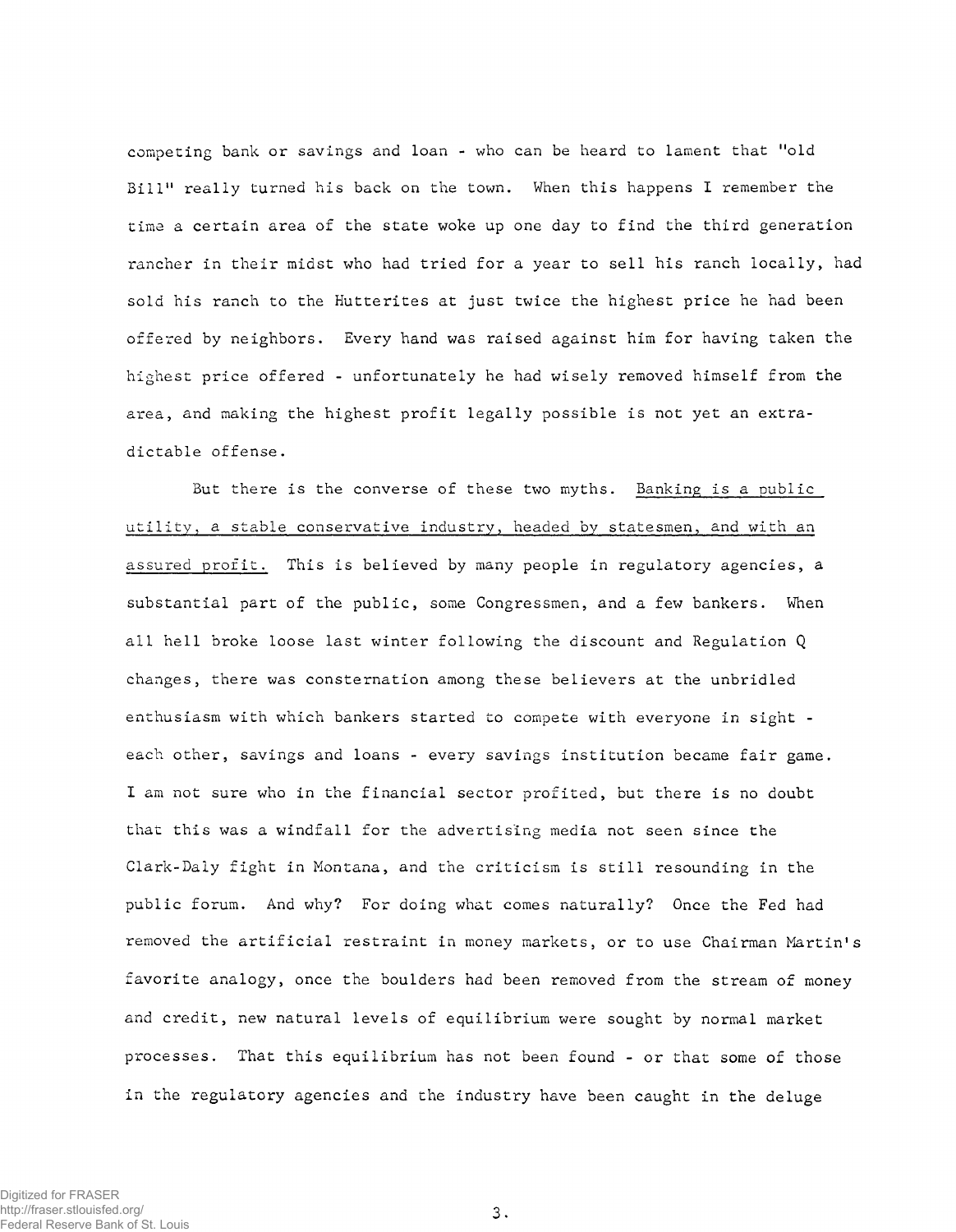with their water wings partially deflated - has been the focus of criticism of the banking industry. I use the term "banking industry" with some reluctance, for it connotes a monolithic structure with a singleness of objective and a unanimity about the means of attainment which I suspect simply does not exist. Granted a singleness of purpose - the making of an honorable profit - there is little or no unanimity in any other particular. There are those - and I am one - who would hate to see this unanimity emerge. In this world you take your lumps as they appear and are delivered in the inexorable processes of the interplay of society. The prize is worth the game - and the chance of failure.

The banking institutions of the United States are of bewildering and almost infinite variety. This is as it should be, for they are shaped by not only the communities in which they are located, but what in many cases are specialized markets. To force all banks into a common mold, administratively or legislatively, would be to destroy this flexibility so essential to economic development.

To reverse the coin, bankers are part of free enterprise. They, large and small, will react as wisely and as foolishly as society permits. And the wide spectrum of possibilities had better be anticipated - plus a generous allowance for the unexpected - or bankers and regulatory agencies alike will be confounded. There is a law, known as Murphy's Law, and not as well known as it should be, that the unexpected always happens. This is not a well ordered world, nor is the banking industry a public utility. It is made up of over 14,000 units, big and small, with aspirations (if not deposits) equally divided, with disparate political effectiveness, and at least 6000 different measures of economic effectiveness in their communities. Big banks,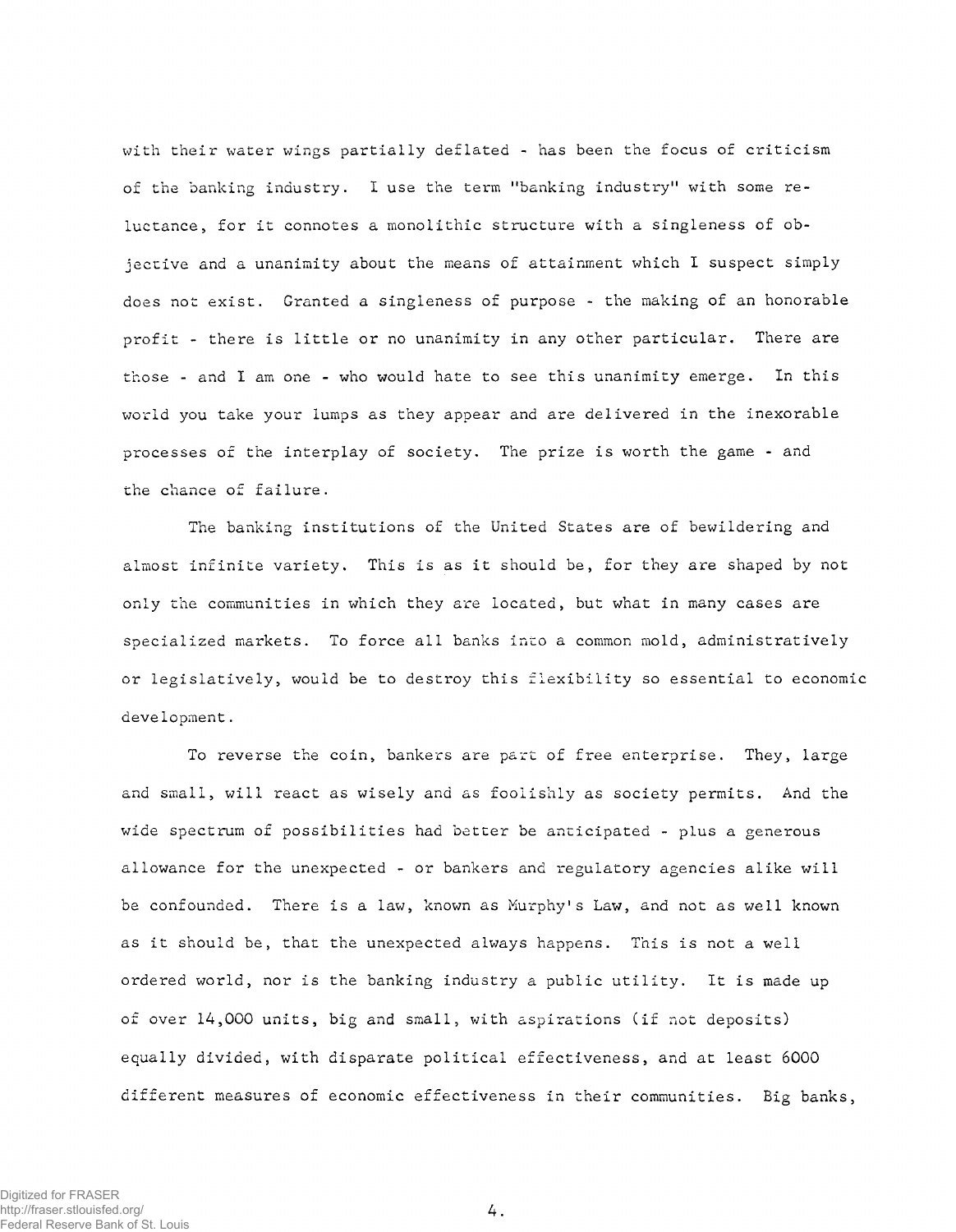little banks, and regulatory agencies alike must recognize this variety and exercise a modicum of tolerance.

Banking does not have an assured place in our society - at least in the framework accepted many places in our district. The process of social and economic change has made banking one of the most dynamic and exciting elements of our changing world. But this change is only part of the whole transformation of money and credit which has many more elements than banking in a conventional sense.

Perhaps as part of this general division of the mythology belongs the belief that "bankers like tight money." This is held by most of the people, a surprising number of the bankers, and a few of the regulatory agencies. It is not an article of belief in the Federal Reserve System - particularly in the district banks. The firm support of tight money as an inflation hedge undergoes a mysterious change somewhere between the banker's desk and the discount window. I am reminded of my rancher friends who stoutly maintained they had no territorial ambitions whatsoever; their only reason for buying the additional property was to square up the ranch by getting the place next to them. So it is with bankers. All they want is enough money to take care of their regular customers. Close scrutiny of the word "regular" sometimes reveals a confusion between the present and future tense - - a hoped for result than a cause.

The phrase "enough money" is also a hard one to define. The dampening of credit demands of American industry, particularly for plant expansion, is a prime target of monetary policy and has been for nearly a year. We are in an inflationary period and excess demand is hardly less of a problem today than it was twelve months ago. A prime contributor to this excess demand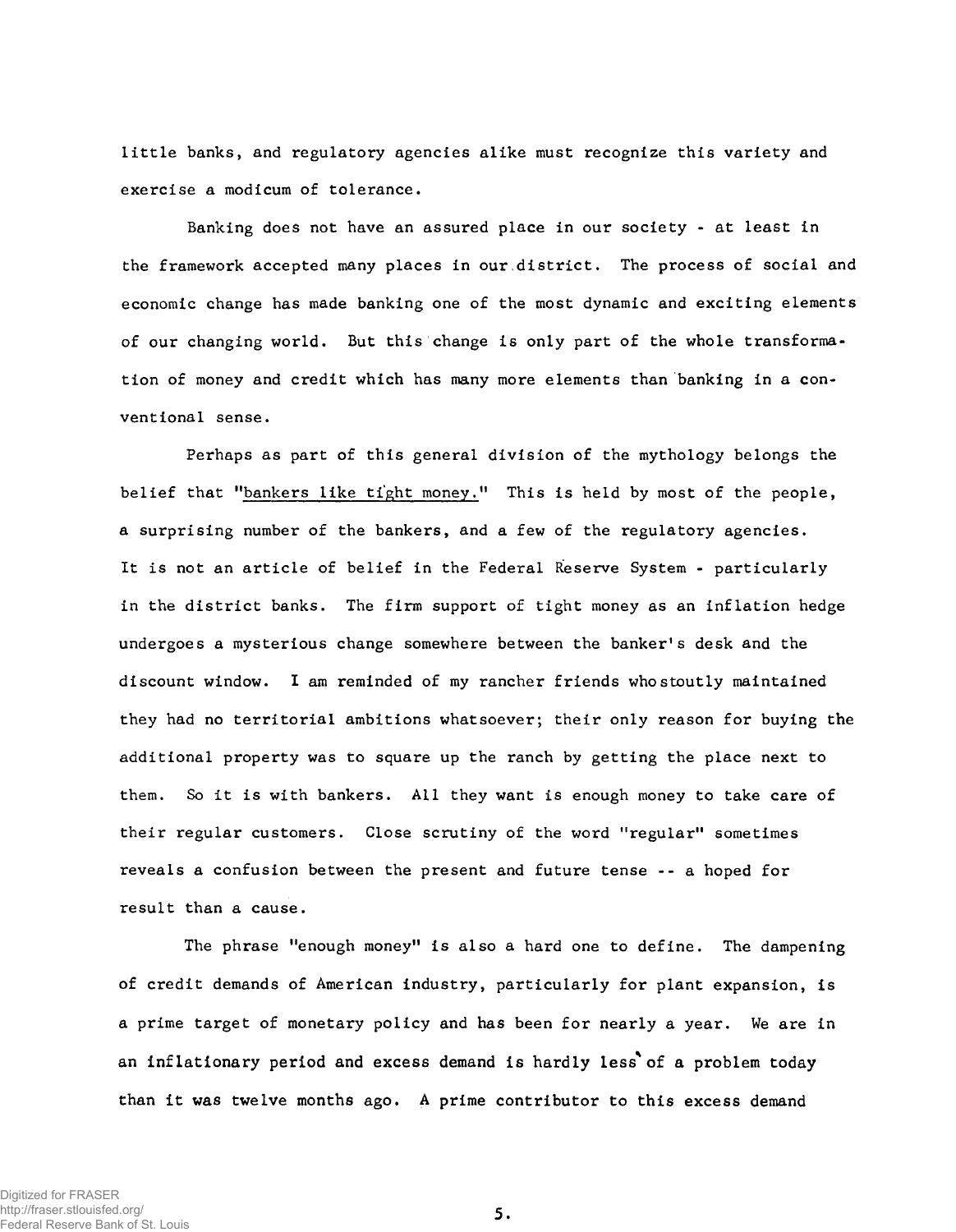has been the rate of industrial spending for plant expansion and equipment. The only way monetary policy can be effective is by constricting the supply. of money available for the entire economy, with the pious hope that the constriction:will be fairly generally applied. Obviously this cannot be the case, and has not been the case. I question whether even rough justice has been done. Generally speaking, the best customers - the desirable banking relationships - are the corporate customers, and it is these that are contributing to the 17 per cent rate of growth in industrial spending. Caught in between stockholder demands, board pressures, and the fierce competition for these accounts, the bank officer understandably is going to cut these customers last. Unfortunately their demands are seemingly insatiable. With the limit of the average bank's resources today, all I can say is don't expect the discount window to be administered in any different manner today than it has been over the years since Regulation A was first announced. Whatever private sympathies we may feel for the difficulties of your position in this time of stringency, you can take some comfort from the plight of the Open Market Committee, which is currently and has been for the past few months assaulted from a number of directions - militant members of Congress, savings and loan associations, mutual savings banks, the construction industry, are just a few of the sectors of the public who feel that the thrust of monetary policy has been misdirected.

"It can't happen here" is a myth of many areas of the United States that regard themselves as outside the mainstream of change. There has been a measure of ill-concealed satisfaction at the plight of savings and loans these last few months. Well, the discomfiture of a part of the savings industry as large as that occupied by  $S \& L's$  and mutual savings banks,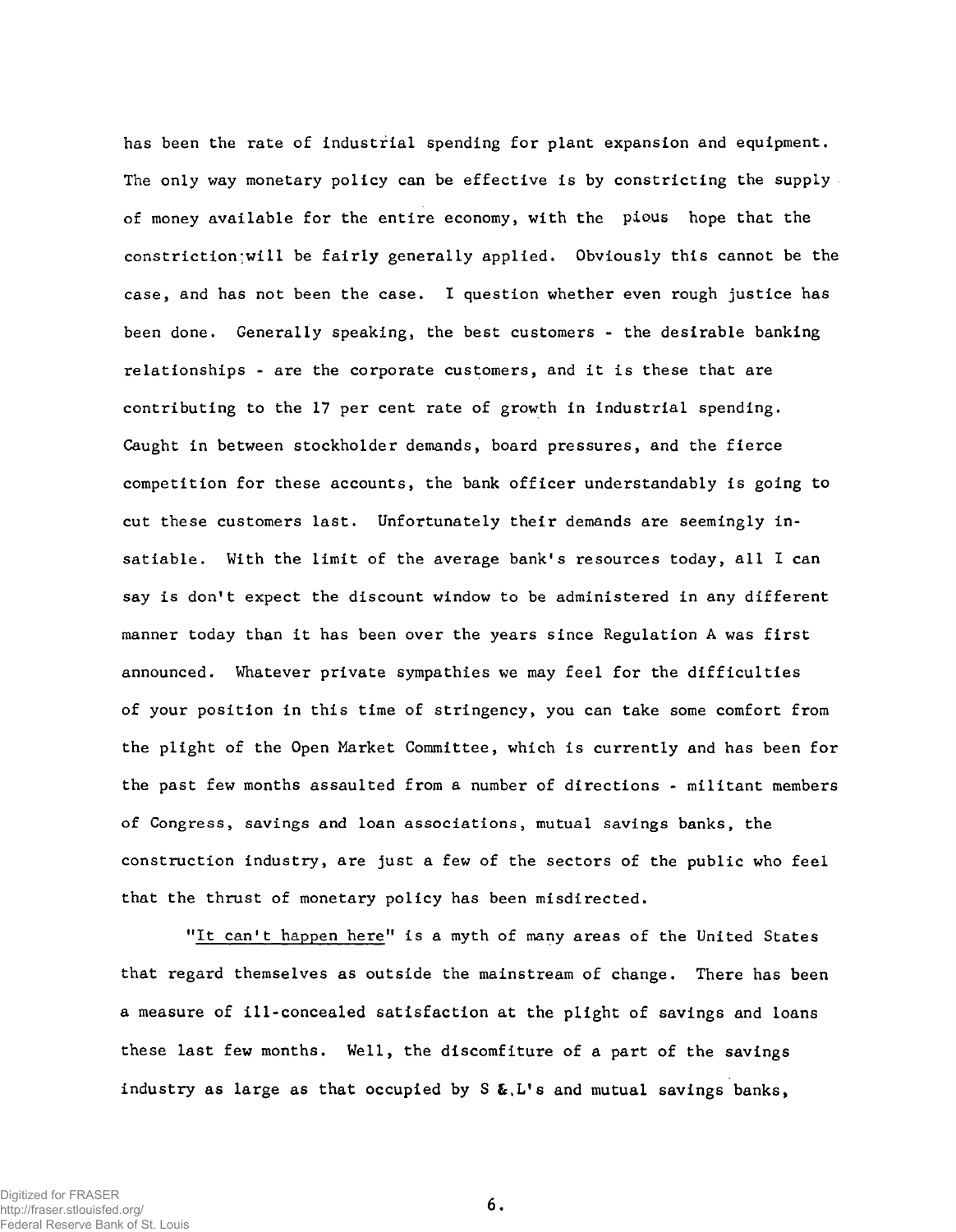particularly when viewed against the role these segments play in a politically sensitive sector like home building, cannot be disregarded. Breezes blowing about the halls of our government can reach hurricane strength when sent out across the country;

Trends in the banking industry which usually surface in the top ten or fifteen largest banks - but not always - are transmitted throughout the country internally and externally. Externally is important to remember. The sophistication of your customers is a factor to be reckoned with. Trade associations, national news letters, conventions, business gossip - all of these are instruments of communication working rapidly and effectively to spread the news of new banking services, rates, - in short, the whole range of the most advanced elements of the credit industry across the United States. The dazed banker in Everytown, U.S.A., can sympathize with the U. S. Cavalry when confronted with the Sioux telegraph which operated invisibly, without any apparent physical means, to signal shifts in the deployment of forces.

Banking is not a conservative industry. It takes risks and pioneers into uncharted areas - or at least the leaders do - with a seeming unconcern and bravado that would do credit to the hardiest pre-World War I entrepreneur. Commitments to hardware and system installations involving proportionately enormous sums; credit cards; the checkless society; loans to esoteric industries involving industrial developments and processes the banker often cannot pronounce, let alone understand; these are made quickly, perhaps with some misgivings, but made in any case. Customers do not fall into comfortable niches any more. Even in livestock lending, bankers are gradually yielding, slowly and reluctantly, to the patterns forced upon them by the PCAs and other specialized livestock credit institutions.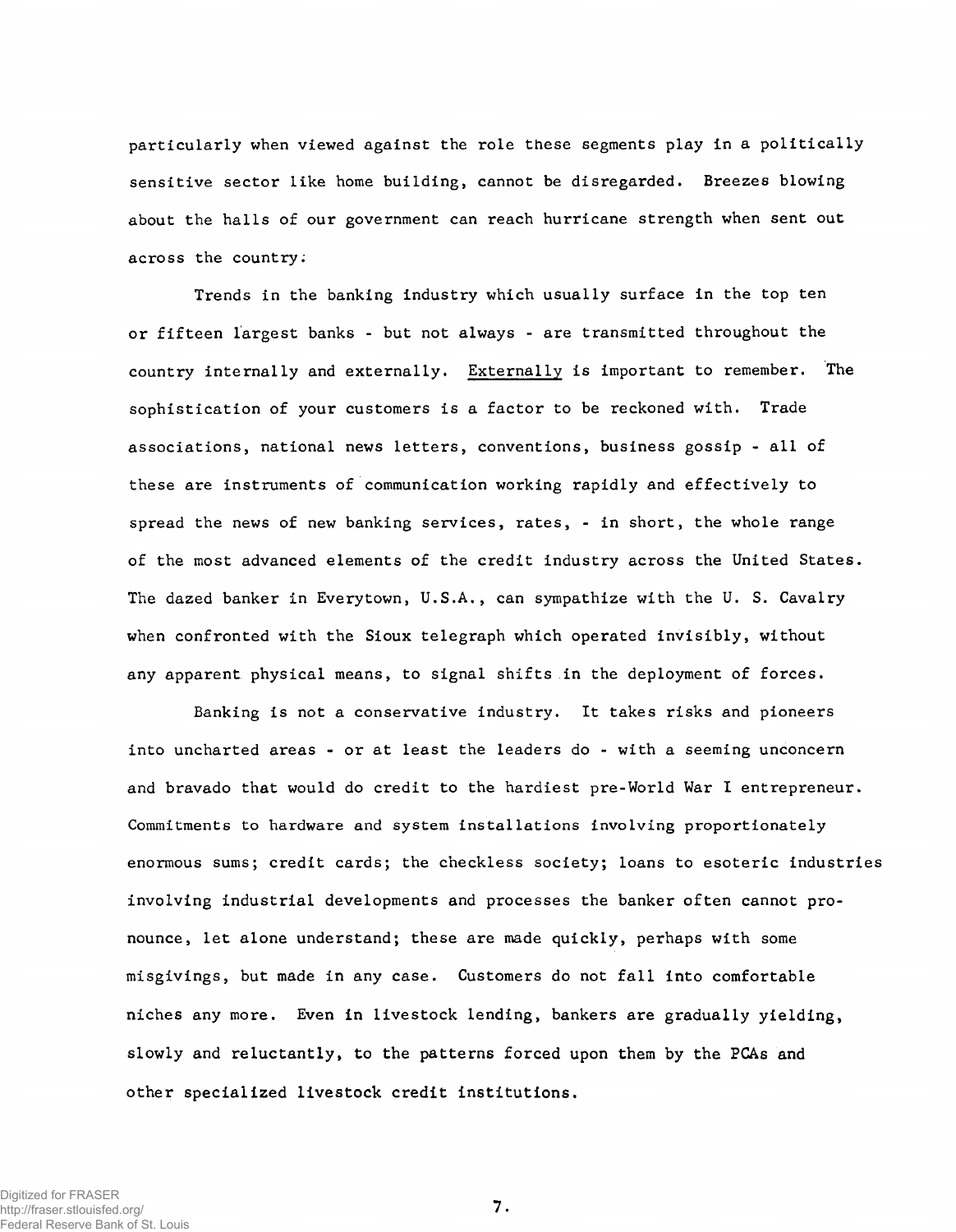Another myth akin to "It can't happen here" is the one that small banks, or not so small country banks located outside the metropolitan centers are in some way immune from the process of change. Not only is this npt true, but because of the subtle and insidious way in which economic change is accomplished, there is a special dimension to the change when realization finally comes. Without the depth of staff, of training, of general awareness, the banker who has been oblivious of the forces at work in the credit world has had it.

From this myth logically follows the converse again - that the country banker is doomed anyway, so why fight it. This is simply not so. There is a useful and important place for the country banker. In this district particularly, the people are scattered over a wide area - an area so extensive that the small banker has a locational advantage to be exploited if he so wishes. Sure, credit capacity is a problem. So is the cost of banking hardware and the expanded services demanded with a right of entitlement by the customer. I will not presume to tell you the solutions. I have some suggestions, but ultimate solutions for your bank will be conditioned by your response to its problems. Use of computer centers; pooling of bookkeeping through cooperative enterprises; increased use of correspondent services which I might add will require some rather major adjustments from both sides to the relationship; possibly more small holding companies; even basic legislative changes looking towards modified forms of branch banking. I don't know which route or routes to take, and it would be presumptuous for me to speculate from this platform. I am sure of this - bold changes are essential in the Ninth District.